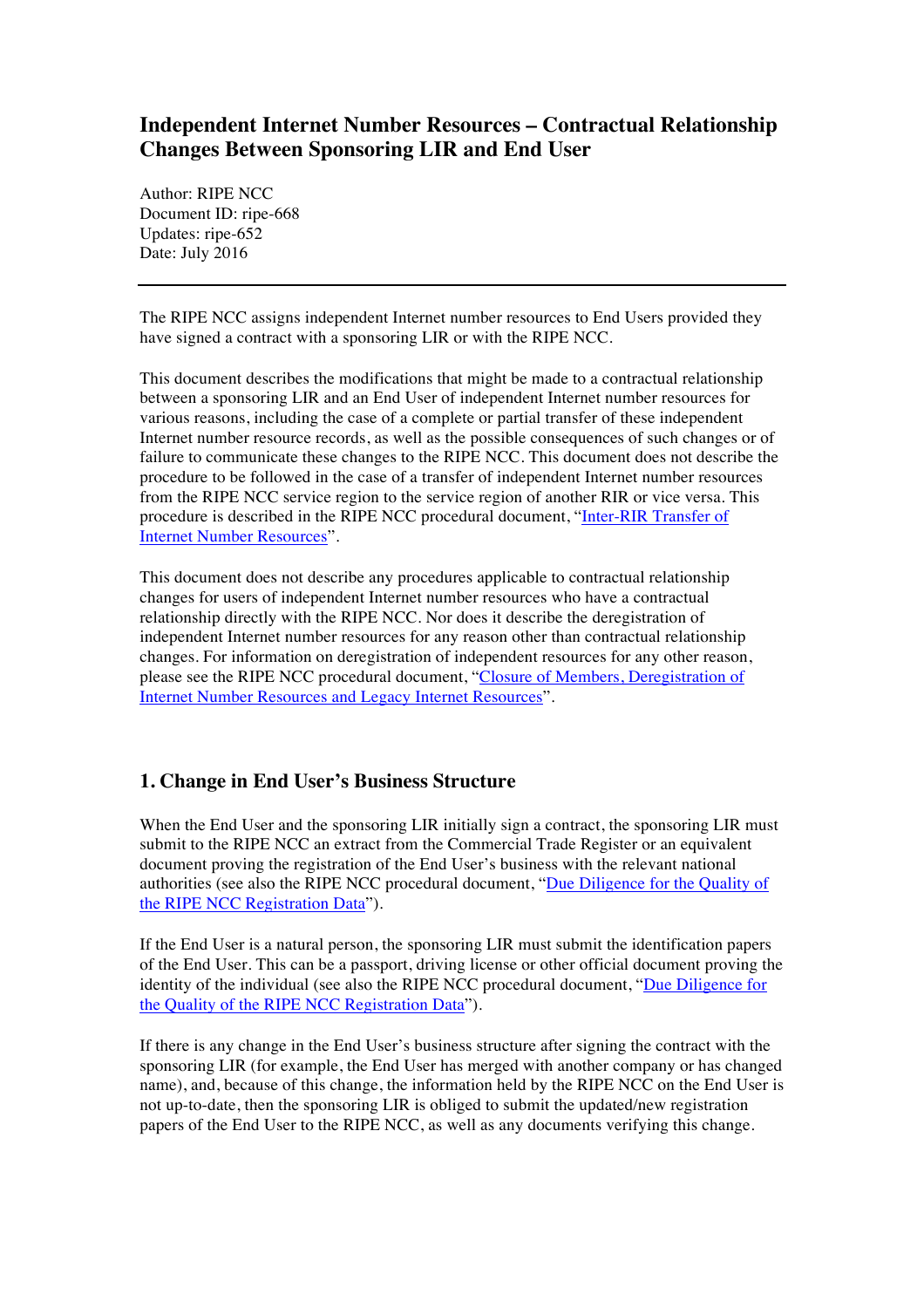### **Procedure**

The sponsoring LIR must inform the RIPE NCC of the End User's business change and submit new registration papers from the national authority and the official legal documents supporting this change via the LIR Portal. If access to the LIR Portal is not possible, the sponsoring LIR must send an email to [lir-help@ripe.net](mailto:lir-help@ripe.net) informing the RIPE NCC of the End User's business change and including new registration papers from the national authority and the official legal documents supporting this change.

The RIPE NCC will update all RIPE Database objects maintained by the RIPE NCC that are affected by this change. End Users must update all RIPE Database objects that they maintain themselves that are affected by this change.

If the sponsoring LIR does not submit the aforementioned documents within 10 working days of the RIPE NCC requesting them, the RIPE NCC will send a reminder to the sponsoring LIR's contact email addresses and to the End User's contact email addresses as listed in the relevant RIPE Database object, asking the sponsoring LIR to submit the requested documents within 10 working days of the day of the reminder.

If the RIPE NCC has not received the requested documents 10 working days from the date of the reminder, the RIPE NCC will begin deregistering the independent Internet number resources according to the procedure described in section B.2.2 of the RIPE NCC procedural document, "[Closure of Members, Deregistration of Internet Number Resources](https://www.ripe.net/publications/docs/closure) and Legacy [Internet Resources](https://www.ripe.net/publications/docs/closure)".

## **2. Termination of Contractual Relationship**

An End User of independent Internet number resources must have a contractual relationship with a sponsoring LIR at all times. If the contractual relationship between the End User and the sponsoring LIR is terminated for any reason, the RIPE NCC must be notified. The End User must at this point enter into a contractual relationship with a different sponsoring LIR or with the RIPE NCC directly.

### **Procedure**

Preferably, for registration purposes, the RIPE NCC must be notified before the contractual relationship terminates. It is the responsibility of the sponsoring LIR to submit this notification to the RIPE NCC prior to termination.

If the RIPE NCC has not been notified prior to the termination and the End User has already entered into a new contractual relationship with a different sponsoring LIR, this new sponsoring LIR must notify the RIPE NCC and submit the new contract they signed with the End User. The RIPE NCC will notify the previous sponsoring LIR of this change. Should the previous LIR object to the termination of their contract with the End User, the RIPE NCC will only accept the contract of the sponsoring LIR that submits a confirmation signed by the End User. This confirmation must clearly state that the End User has or has not terminated the contractual agreement with the previous sponsoring LIR.

The End User may also enter into a contractual relationship directly with the RIPE NCC. For more information, please see the notes on [Requesting Independent Resources](https://www.ripe.net/participate/resource-management/independent-resources).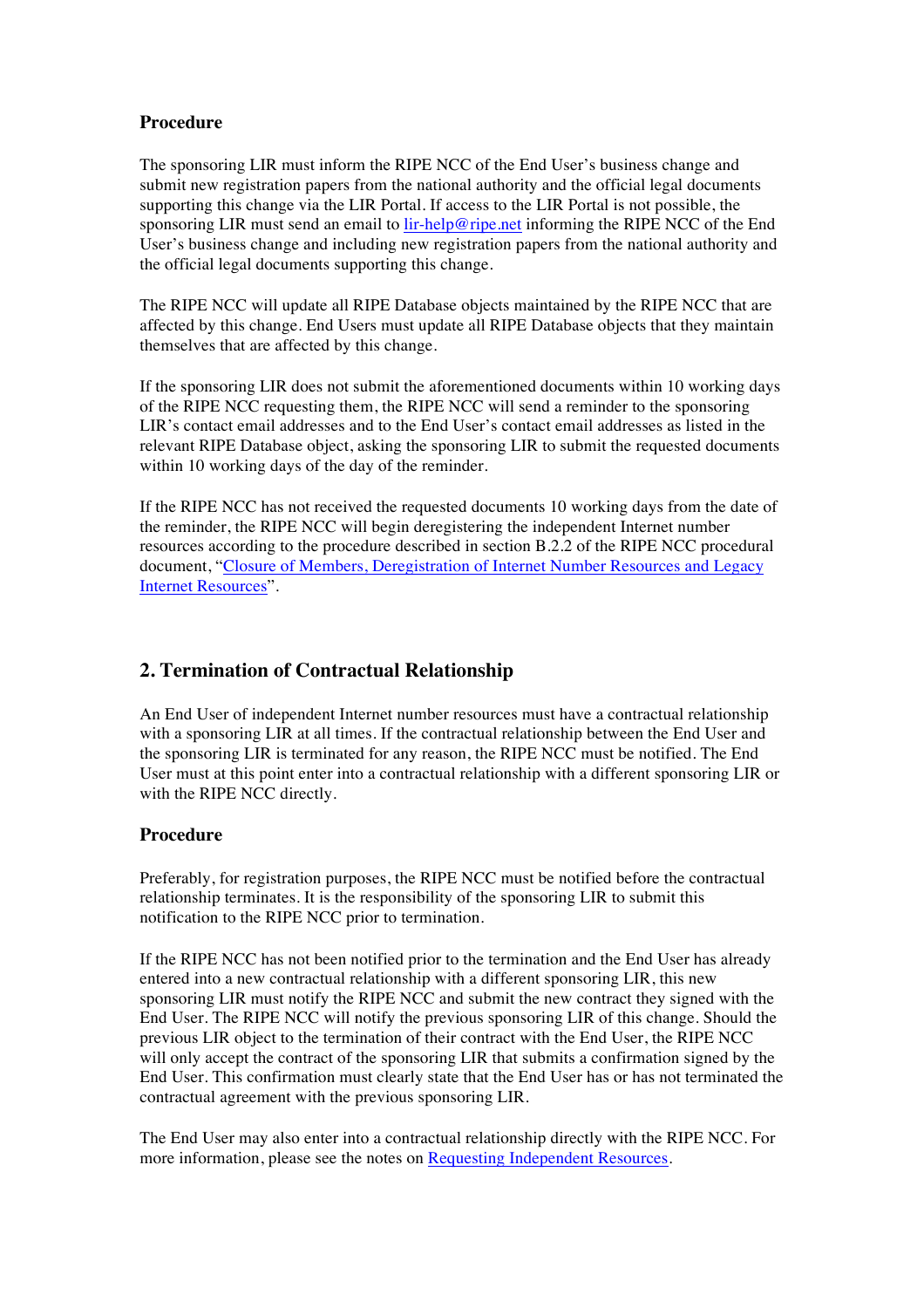If the RIPE NCC is informed of the termination of the contractual relationship between the sponsoring LIR and the End User and, after 10 working days, no new contractual relationship has been established between the End User and a different sponsoring LIR or the RIPE NCC, the RIPE NCC will send a notification to the End User's contact email addresses, as listed in the relevant RIPE Database object, asking the End User to sign a new contractual agreement with another sponsoring LIR within 10 working days from the date of the notification or to sign an agreement directly with the RIPE NCC.

If the RIPE NCC has not received a new contractual agreement 10 working days from the date of the notification, the RIPE NCC will start deregistering the independent Internet number resources according to the procedure described in section B.2.2 of the RIPE NCC procedural document, "Closure of Members, [Deregistration of Internet Number Resources](https://www.ripe.net/publications/docs/closure) and Legacy [Internet Resources"](https://www.ripe.net/publications/docs/closure).

## **3. Closure of Sponsoring LIR**

If the sponsoring LIR has their RIPE NCC Standard Service Agreement terminated, the RIPE NCC will send a notification to the End User's contact email addresses, as listed in the relevant RIPE Database object, asking the End User to sign a new contractual agreement with another sponsoring LIR or with the RIPE NCC within 10 working days of the notification.

If the End User does not submit a new contractual agreement with another sponsoring LIR within 10 working days of the RIPE NCC requesting this, the RIPE NCC will send a reminder to the End User's contact email addresses as listed in the relevant RIPE Database object, asking the sponsoring LIR to submit the requested documents within 10 working days of the day of the reminder.

If the RIPE NCC has not received a new contractual agreement 10 working days from the date of the reminder, the RIPE NCC will begin deregistering the independent resources according to the procedure described in section B.2.2 of the RIPE NCC procedural document, ["Closure of Members, Deregistration of Internet Number Resources](https://www.ripe.net/publications/docs/closure) and Legacy Internet [Resources](https://www.ripe.net/publications/docs/closure)".

## **4. Transfer of the Assigned Independent Internet Number Resources**

If an End User wants to transfer (parts of) the independent Internet number resources assigned to them by the RIPE NCC to a third party in accordance with RIPE Policies (Section 6.4 of ["IPv4 Address Allocation and Assignment Policies for the RIPE NCC Service Region](https://www.ripe.net/publications/docs/ipv4-policies)", Section 8.0 of "[IPv6 Address Allocation and Assignment Policy](https://www.ripe.net/publications/docs/ipv6-policy)" and Section 4.0 of ["Autonomous System \(AS\) Number Assignment Policies](https://www.ripe.net/publications/docs/asn-assignment-policies)"), this must be communicated to the RIPE NCC.

### **Procedure**

Both parties must have a contractual relationship with either the RIPE NCC or a sponsoring LIR. One of the parties involved must inform the RIPE NCC by submitting a request (directly or through their sponsoring LIR) via the LIR Portal.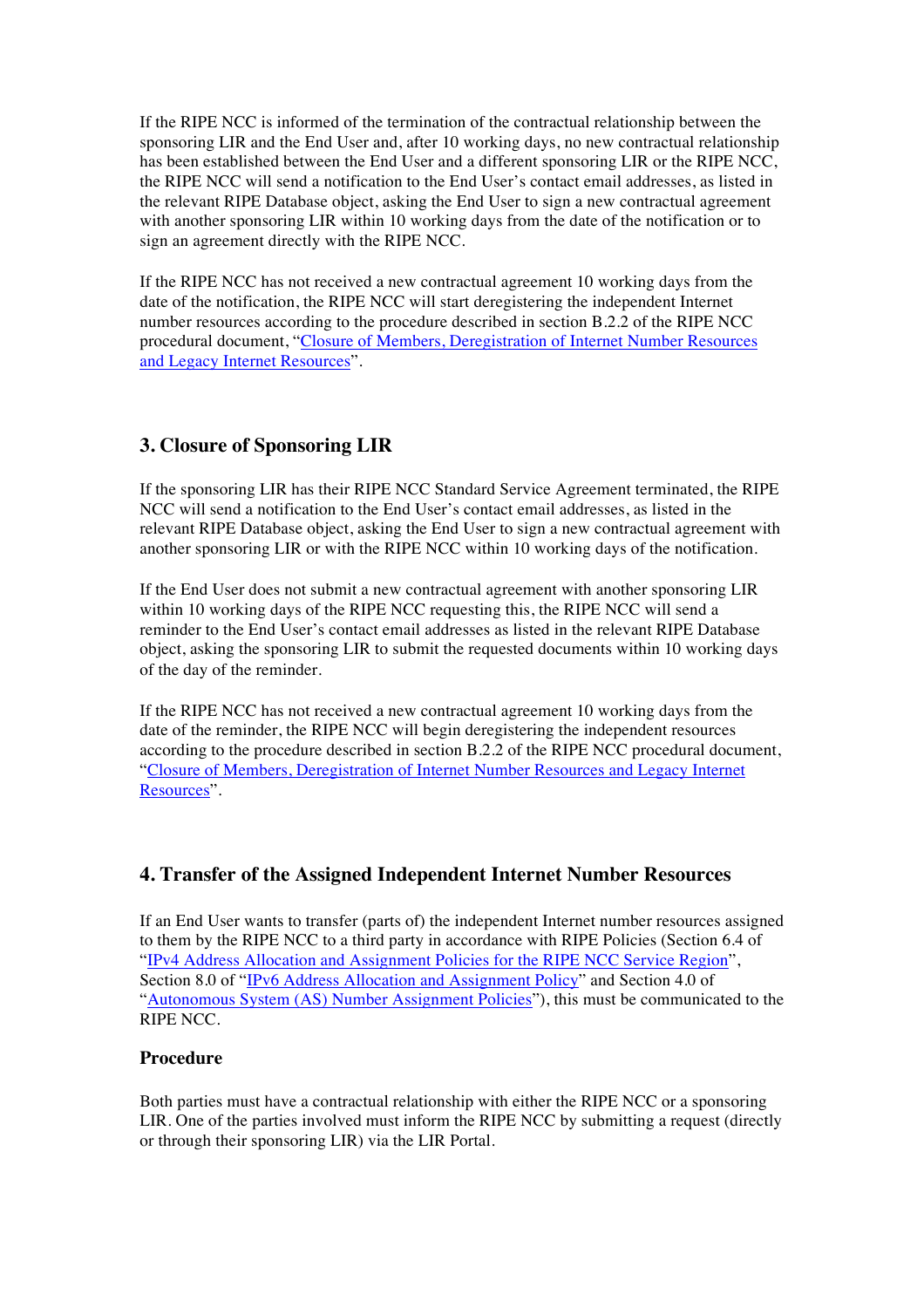The RIPE NCC will ask for the following information:

### **i. Information regarding the parties involved, including:**

- The full official legal names of all parties involved
- Which party will transfer the independent Internet number resources and which party will receive them
- Recent registration papers from national authorities for all involved parties

If the current official legal name of the End User is different from the one the RIPE NCC has on record, the procedure described under Section 1 must be followed prior to the transfer of the assigned independent Internet number resources. If this update refers to a transferring End User who wants to transfer all of their assigned independent Internet number resources, then a relevant update of the RIPE Database object, as described under Section 1, may be disregarded.

### **ii. A description of the reason for the transfer (for example, due to merger, acquisition, transfer of Internet number resources according to the RIPE policies)**

If the transfer is taking place due to a change in the structure of the organisation(s) involved (e.g., merger, acquisition), a description of the changes among these organisation(s) is necessary. This description must be accompanied by the official legal documents issued by the relevant national authorities proving/supporting the changes the request is based on.

If the change in the structure of the organisation(s) involved cannot be proven/supported by official documentation from national authorities describing this change (e.g., a network acquisition from one member to another), then these cases will fall within the scope of the relevant RIPE Policies (Section 5.5 and 6.4 of ["IPv4 Address Allocation and Assignment](https://www.ripe.net/publications/docs/ipv4-policies) [Policies for the RIPE NCC Service Region](https://www.ripe.net/publications/docs/ipv4-policies)", Section 8 of "[IPv6 Address Allocation and](https://www.ripe.net/publications/docs/ipv6-policy) [Assignment Policy](https://www.ripe.net/publications/docs/ipv6-policy)" and Section 4.0 of ["Autonomous System \(AS\) Number Assignment](https://www.ripe.net/publications/docs/asn-assignment-policies) [Policies](https://www.ripe.net/publications/docs/asn-assignment-policies)") and will be evaluated in accordance with them.

### **iii. A list of the assigned independent Internet number resources for which a transfer is being requested**

#### **iv. The correct contact details of all parties involved**

The RIPE NCC may ask the parties involved to confirm the correctness of their contact details or to update them.

#### **v. Transfer Agreement signed by both parties or by their legal successors**

The RIPE NCC provides the template of the Transfer Agreement that either party may submit to the RIPE NCC.

The Transfer Agreement must be signed by authorised persons for both parties. For the transferring party, it is required that the Transfer Agreement is signed by an authorised representative having the general capacity to act on behalf of this party. The RIPE NCC reserves the right to request official documentation proving that the person signing on behalf of either party is authorised to do so.